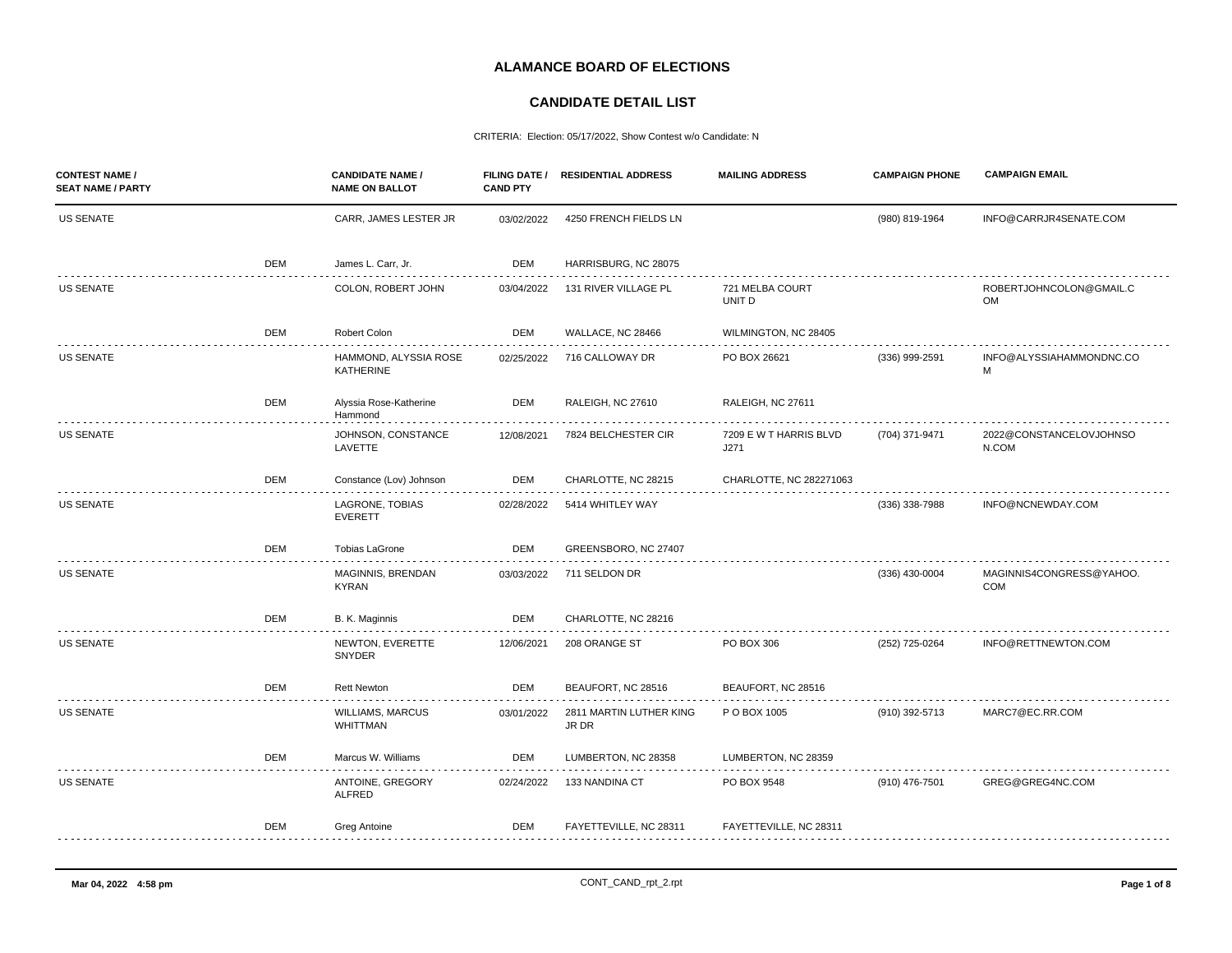| <b>CONTEST NAME /</b><br><b>SEAT NAME / PARTY</b> |            | <b>CANDIDATE NAME /</b><br><b>NAME ON BALLOT</b> | <b>CAND PTY</b> | FILING DATE / RESIDENTIAL ADDRESS | <b>MAILING ADDRESS</b> | <b>CAMPAIGN PHONE</b> | <b>CAMPAIGN EMAIL</b>                 |
|---------------------------------------------------|------------|--------------------------------------------------|-----------------|-----------------------------------|------------------------|-----------------------|---------------------------------------|
| US SENATE                                         |            | BEASLEY, CHERI LYNN                              | 02/24/2022      | 305 MEETING HOUSE CIR             |                        | (919) 355-6413        | INFO@CHERIBEASLEY.COM                 |
|                                                   | DEM        | Cheri Beasley                                    | DEM             | RALEIGH, NC 27615                 |                        |                       |                                       |
| <b>US SENATE</b>                                  |            | <b>BOOKER, PATRICE C</b>                         | 02/24/2022      | 219 LYLE ST                       | PO BOX 1415            | (864) 616-1329        | CHRELLEBOOKER@OUTLOOK.C<br>OM         |
|                                                   | <b>DEM</b> | Chrelle Booker                                   | <b>DEM</b>      | <b>TRYON, NC 28782</b>            | COLUMBUS, NC 28722     |                       |                                       |
| <b>US SENATE</b>                                  |            | BRAY, SHANNON WILSON                             | 03/01/2022      | 215 MYSTIC PINE PL                |                        | (919) 635-0770        | SHANNONBRAYNC@GMAIL.COM               |
|                                                   | <b>LIB</b> | Shannon W. Bray                                  | LIB             | APEX, NC 27539                    |                        |                       |                                       |
| US SENATE                                         |            | EASTMAN, MARJORIE<br><b>KNOTT</b>                | 03/03/2022      | 107 OXYARD WAY                    | PO BOX 2091            |                       | PRESS@MARJORIEKEASTMAN.C<br>OM        |
|                                                   | <b>REP</b> | Marjorie K. Eastman                              | <b>REP</b>      | CARY, NC 27519                    | WAKE FOREST, NC 27548  |                       |                                       |
| US SENATE                                         |            | FLAHERTY, DAVID THOMAS<br>JR.                    | 03/03/2022      | 1134 NC 24-87                     |                        | (910) 556-1161        | DAVID@MOON-INC.COM                    |
|                                                   | <b>REP</b> | David Flaherty                                   | <b>REP</b>      | CAMERON, NC 28326                 |                        |                       |                                       |
| US SENATE                                         |            | GRIFFITHS, BENJAMIN<br>EDWARD                    | 12/06/2021      | 1465 TRIPLETT RD                  |                        | (704) 961-2415        | GRIFFITHSFORSENATE@GMAIL.<br>COM      |
|                                                   | <b>REP</b> | Benjamin E. Griffiths                            | <b>REP</b>      | CLEVELAND, NC 27013               |                        |                       |                                       |
| US SENATE                                         |            | HARPER, KENNETH JABARI<br>JR.                    | 03/01/2022      | 1106 ESSEX SQ                     |                        | (336) 912-3788        | KENNETH@NCVOTEHARPER.CO<br>M          |
|                                                   | <b>REP</b> | Kenneth Harper, Jr.                              | <b>REP</b>      | ARCHDALE, NC 27263                |                        |                       |                                       |
| US SENATE                                         |            | MCCRORY, PATRICK L                               | 02/25/2022      | 1963 MARYLAND AVE                 | PO BOX 471146          | (704) 408-0221        | PAT.MCCRORY@PATMCCRORY.<br><b>COM</b> |
|                                                   | <b>REP</b> | Pat McCrory                                      | <b>REP</b>      | CHARLOTTE, NC 28209               | CHARLOTTE, NC 28247    |                       |                                       |
| US SENATE                                         |            | MOSS, CHARLES KENNETH                            | 12/07/2021      | 102 BRITTANY LN                   |                        | (336) 687-3691        | CHARLESMOSS@NORTHSTATE.<br><b>NET</b> |
|                                                   | <b>REP</b> | <b>Charles Kenneth Moss</b>                      | <b>REP</b>      | RANDLEMAN, NC 27317               |                        |                       |                                       |
| US SENATE                                         |            | SIBHATU, LICHIA<br>WOLDEGABREAL                  | 12/06/2021      | 1506 MARK MASSENGILL DR           |                        | (919) 637-0309        | LICHIA4USSENATE@ATT.NET               |
|                                                   | <b>REP</b> | Lichia Sibhatu                                   | <b>REP</b>      | RALEIGH, NC 27610                 |                        |                       |                                       |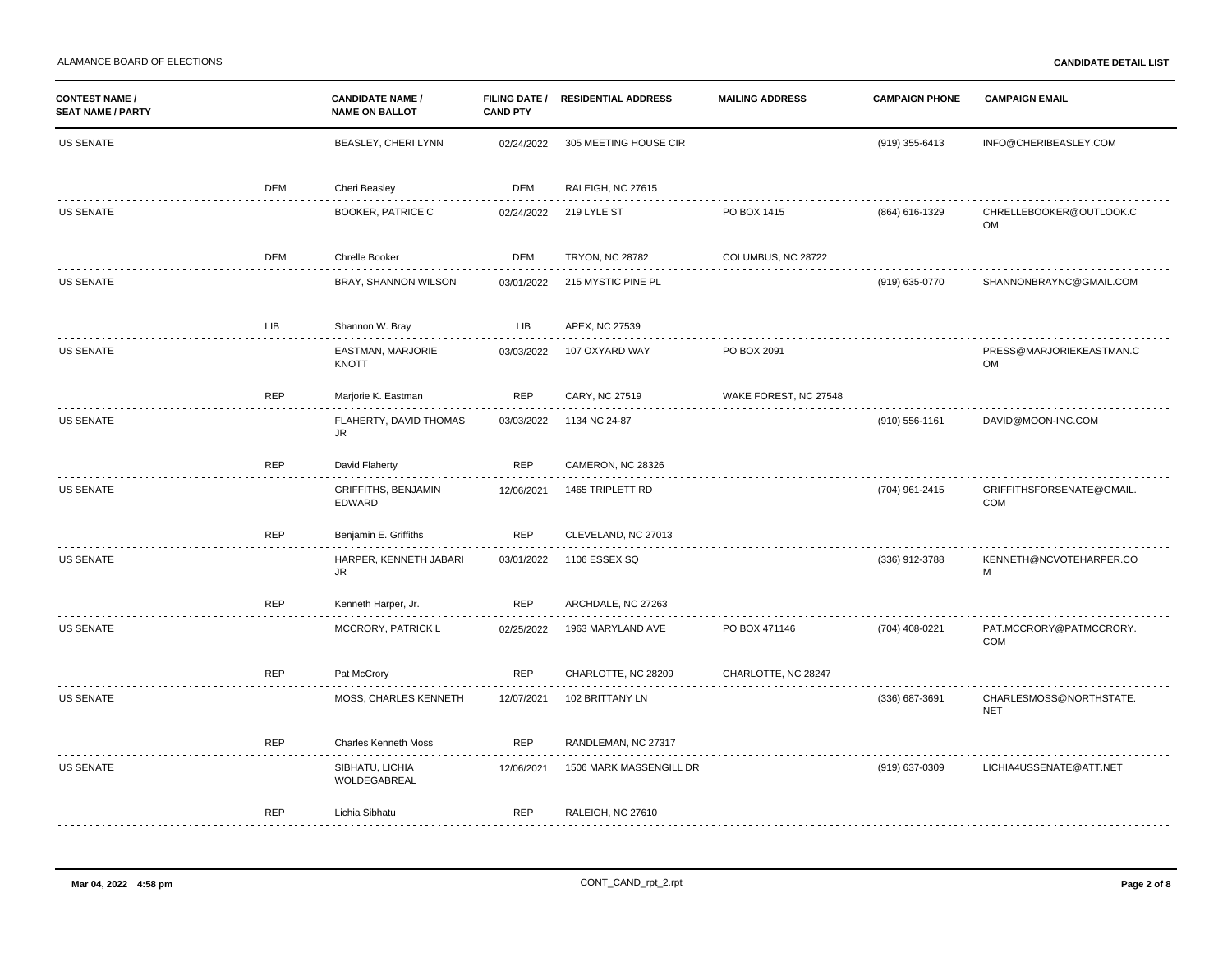ALAMANCE BOARD OF ELECTIONS **CANDIDATE DETAIL LIST**

| <b>CONTEST NAME /</b><br><b>SEAT NAME / PARTY</b> |            | <b>CANDIDATE NAME /</b><br><b>NAME ON BALLOT</b> | <b>FILING DATE /</b><br><b>CAND PTY</b> | <b>RESIDENTIAL ADDRESS</b> | <b>MAILING ADDRESS</b>                 | <b>CAMPAIGN PHONE</b> | <b>CAMPAIGN EMAIL</b>                |
|---------------------------------------------------|------------|--------------------------------------------------|-----------------------------------------|----------------------------|----------------------------------------|-----------------------|--------------------------------------|
| US SENATE                                         |            | TSHIOVO, DEBORA<br><b>MBOMBO</b>                 | 03/04/2022                              | 252 NAHUM RD               | PO BOX 595                             | (202) 531-1762        |                                      |
|                                                   | <b>REP</b> | Debora Tshiovo                                   | <b>REP</b>                              | MORAVIAN FALLS, NC 28654   | MORAVIAN FALLS, NC 28654               |                       |                                      |
| <b>US SENATE</b>                                  |            | WALKER, BRADLEY MARK                             | 03/02/2022                              | 6313 AUTUMN CREST CT       |                                        | (336) 500-3002        | MARK@WALKER4NC.COM                   |
|                                                   | <b>REP</b> | Mark Walker                                      | <b>REP</b>                              | SUMMERFIELD, NC 27358      |                                        |                       |                                      |
| <b>US SENATE</b>                                  |            | BANWART, JENNIFER<br><b>ALEXIS</b>               | 12/07/2021                              | 5013 HANNA LN              | 112 3RD STREET<br><b>UNIT 955</b>      | (984) 212-4445        | JEN4SENNC@GMAIL.COM                  |
|                                                   | <b>REP</b> | Jen Banwart                                      | <b>REP</b>                              | FUQUAY VARINA, NC 27526    | HOLLY SPRINGS, NC 27540                |                       |                                      |
| <b>US SENATE</b>                                  |            | BRIAN, LEE ANDREA                                | 12/06/2021                              | 95 SMITHS CREEK DRIVE      | 476 SHOTWELL ROAD<br>SUITE 102 BOX 298 | (919) 744-8157        | CANDIDATE@LEEABRIAN.COM              |
|                                                   | <b>REP</b> | Ms. Lee A. Brian                                 | <b>REP</b>                              | CLAYTON, NC 27520          | CLAYTON, NC 27520                      |                       |                                      |
| <b>US SENATE</b>                                  |            | BRYANT, LEONARD LAQUE                            | 02/28/2022                              | 1404 BATH LN               | PO BOX 26780                           | (910) 206-5004        | BRYANTFORSENATE@YAHOO.C<br><b>OM</b> |
|                                                   | <b>REP</b> | Leonard L. Bryant                                | <b>REP</b>                              | FAYETTEVILLE, NC 28314     | FAYETTEVILLE, NC 28314                 |                       |                                      |
| <b>US SENATE</b>                                  |            | <b>BUDD, THEODORE PAUL</b>                       | 02/28/2022                              | 321 MAPLEWOOD LN           | PO BOX 97127                           | (336) 270-9053        | INFO@TEDBUDD.COM                     |
|                                                   | <b>REP</b> | <b>Ted Budd</b>                                  | <b>REP</b>                              | ADVANCE, NC 27006          | RALEIGH, NC 27624                      |                       |                                      |
| <b>US SENATE</b>                                  |            | BULECZA, ANDREW JOHN<br>III                      | 02/25/2022                              | 1481 WOODRIDGE LN          |                                        | (980) 230-5000        | DREWBULECZA4SENATE@GMAI<br>L.COM     |
|                                                   | <b>REP</b> | Drew Bulecza                                     | <b>REP</b>                              | LINCOLNTON, NC 28092       |                                        |                       |                                      |
| US HOUSE OF REPRESENTATIVES DISTRICT 04           |            | CAVALIER, CRYSTAL ANN                            | 02/24/2022                              | 5123 N NC HWY 119          |                                        | (336) 530-0930        | INFO@VOTEFORCRYSTALCAVAL<br>IER.COM  |
|                                                   | <b>DEM</b> | <b>Crystal Cavalier</b>                          | <b>DEM</b>                              | MEBANE, NC 27302           |                                        |                       |                                      |
| US HOUSE OF REPRESENTATIVES DISTRICT 04           |            | FOUSHEE, VALERIE PAIGE                           | 02/28/2022                              | 145 RUBRUM DR              |                                        | (919) 245-3266        | FOUSHEEFORNC@GMAIL.COM               |
|                                                   | <b>DEM</b> | Valerie P. Foushee                               | <b>DEM</b>                              | HILLSBOROUGH, NC 27278     |                                        |                       |                                      |
| US HOUSE OF REPRESENTATIVES DISTRICT 04           |            | <b>GROOMS, MATTHEW</b><br><b>HARTMANN</b>        | 03/02/2022                              | 503 W C ST 4F              |                                        | (919) 824-8109        | MATT.CONGRESS@YAHOO.COM              |
|                                                   | DEM        | Matt Grooms                                      | <b>DEM</b>                              | <b>BUTNER, NC 27509</b>    |                                        |                       |                                      |
|                                                   |            |                                                  |                                         |                            |                                        |                       |                                      |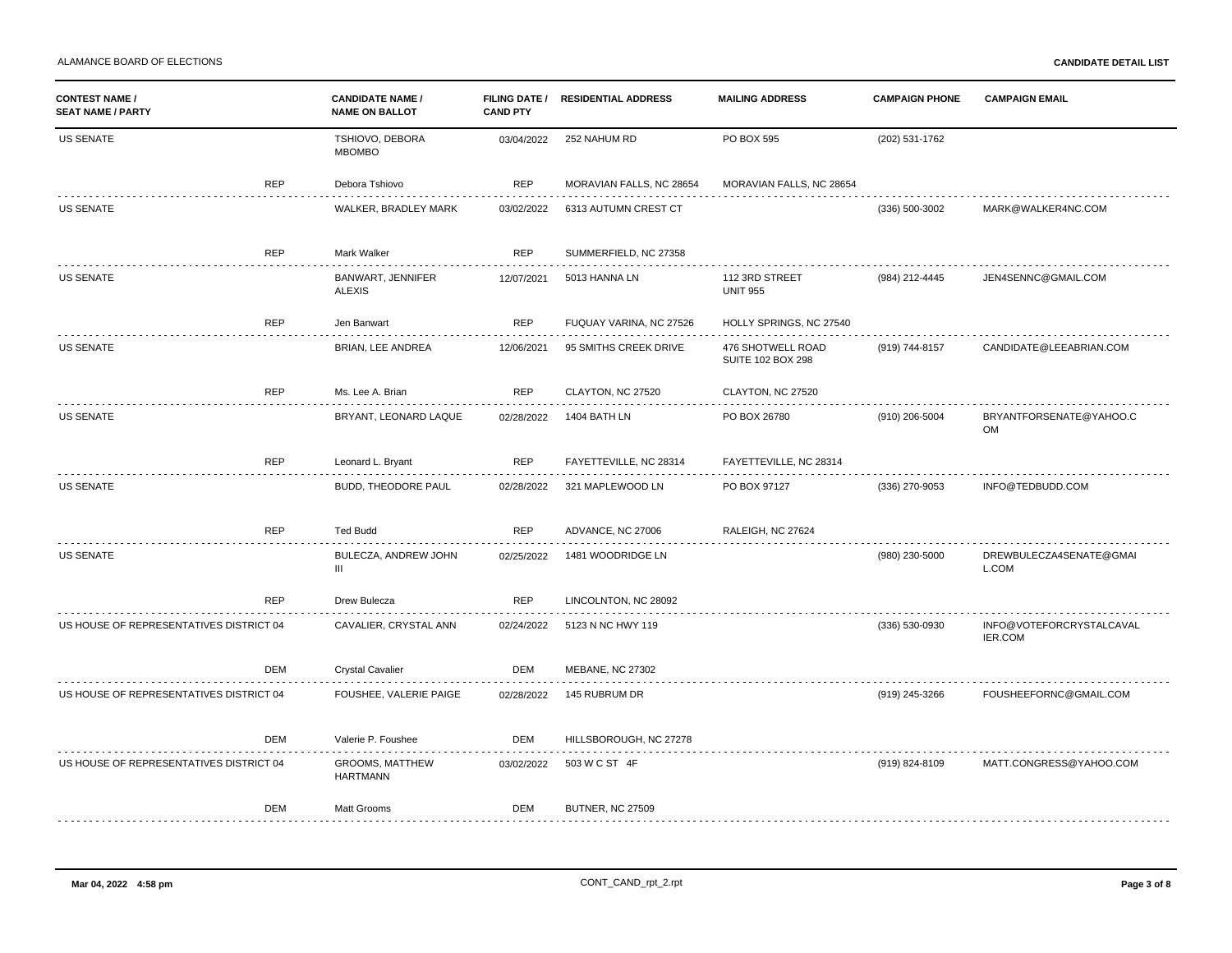| US HOUSE OF REPRESENTATIVES DISTRICT 04<br>VALENTINE, STEPHEN<br>02/25/2022<br>1115 GOLDEN CREST DR<br>PO BOX 16198<br>(919) 813-0082<br>SVALENT@STEPHENJVALENTIN<br><b>JAMES</b><br>EFORCONGRESS.COM<br>DEM<br>Stephen J. Valentine<br>DEM<br>DURHAM, NC 27704<br>DURHAM, NC 27704<br>WARD, ASHLEY RAE<br>02/24/2022<br>ASHLEY@ASHLEYWARDFORCO<br>US HOUSE OF REPRESENTATIVES DISTRICT 04<br>5700 FIELD CT<br>PO BOX 1092<br>(919) 972-8621<br>NGRESS.COM<br>DEM<br>Ashley Ward<br>DEM<br><b>MEBANE, NC 27302</b><br>MEBANE, NC 27302<br>US HOUSE OF REPRESENTATIVES DISTRICT 04<br>WATKINS, RICHARD LEE III<br>02/24/2022<br>131 ROSALINE LN<br>PO BOX 14386<br>RICHARDWATKINS@RICHARDL<br>(202) 602-2300<br>WATKINS.COM<br><b>DEM</b><br>DEM<br>DURHAM, NC 27709<br>Richard L. Watkins<br>DURHAM, NC 27713<br>US HOUSE OF REPRESENTATIVES DISTRICT 04<br>AIKEN, CLAYTON HOLMES<br>INFO@CLAYAIKEN.COM<br>4713 BARTWOOD DR<br>PO BOX 13274<br>(919) 446-1404<br>03/03/2022<br>DEM<br>Clay Aiken<br>DEM<br>RALEIGH, NC 27613<br><b>DURHAM, NC 27709</b><br>US HOUSE OF REPRESENTATIVES DISTRICT 04<br>ALLAM, NIDA<br>104 WELLWATER AVE<br>6409 FAYETTEVILLE ROAD<br>NIDAALLAM@NIDAALLAM.COM<br>02/25/2022<br>STE 120-378<br><b>DEM</b><br>DEM<br>DURHAM, NC 27713<br>Nida Allam<br><b>DURHAM, NC 27703</b><br><b>GEELS, COURTNEY JOELE</b><br>US HOUSE OF REPRESENTATIVES DISTRICT 04<br>COURTNEY@COURTNEYGEELSF<br>3814 COLE MILL RD<br>PO BOX 995<br>(919) 593-6738<br>03/01/2022<br>ORCONGRESS.COM<br><b>REP</b><br><b>REP</b><br><b>Courtney Geels</b><br>DURHAM, NC 27712<br>HILLSBOROUGH, NC 27278<br>US HOUSE OF REPRESENTATIVES DISTRICT 04<br>THOMAS, ROBERT JAMES<br>120 SHADY SPRING PL<br>(919) 308-2549<br>BOBTHOMAS@GTAPP.NET<br>02/28/2022<br><b>REP</b><br><b>REP</b><br><b>Robert Thomas</b><br>DURHAM, NC 27713<br>NC SUPREME COURT ASSOCIATE JUSTICE SEAT<br><b>INMAN, LUCY NOBLE</b><br>2627 DOVER RD<br>PO BOX 10541<br>(919) 578-8021<br>INFO@LUCYINMANFORJUSTICE.<br>12/06/2021<br>03<br><b>COM</b><br><b>DEM</b><br>DEM<br>RALEIGH, NC 27608<br>RALEIGH, NC 27605<br>Lucy Inman<br>NC SUPREME COURT ASSOCIATE JUSTICE SEAT<br>DIETZ, RICHARD DONALD<br>721 VIRGINIA AVE<br>PO BOX 97275<br>12/06/2021<br>(202) 207-8556<br>JUDGEDIETZ@JUDGEDIETZ.COM<br>03<br><b>REP</b><br><b>Richard Dietz</b><br><b>REP</b><br>RALEIGH, NC 27624<br>RALEIGH, NC 27604<br>NC SUPREME COURT ASSOCIATE JUSTICE SEAT<br>517 LENOIR ST<br>ERVIN, SAMUEL JAMES IV<br>12/06/2021<br>(919) 480-2219<br>INFO@ERVINFORJUSTICE.ORG<br>05<br><b>DEM</b><br>Sam J. Ervin IV<br>DEM<br>MORGANTON, NC 28655 | <b>CONTEST NAME /</b><br><b>SEAT NAME / PARTY</b> | <b>CANDIDATE NAME /</b><br><b>NAME ON BALLOT</b> | <b>FILING DATE /</b><br><b>CAND PTY</b> | <b>RESIDENTIAL ADDRESS</b> | <b>MAILING ADDRESS</b> | <b>CAMPAIGN PHONE</b> | <b>CAMPAIGN EMAIL</b> |
|---------------------------------------------------------------------------------------------------------------------------------------------------------------------------------------------------------------------------------------------------------------------------------------------------------------------------------------------------------------------------------------------------------------------------------------------------------------------------------------------------------------------------------------------------------------------------------------------------------------------------------------------------------------------------------------------------------------------------------------------------------------------------------------------------------------------------------------------------------------------------------------------------------------------------------------------------------------------------------------------------------------------------------------------------------------------------------------------------------------------------------------------------------------------------------------------------------------------------------------------------------------------------------------------------------------------------------------------------------------------------------------------------------------------------------------------------------------------------------------------------------------------------------------------------------------------------------------------------------------------------------------------------------------------------------------------------------------------------------------------------------------------------------------------------------------------------------------------------------------------------------------------------------------------------------------------------------------------------------------------------------------------------------------------------------------------------------------------------------------------------------------------------------------------------------------------------------------------------------------------------------------------------------------------------------------------------------------------------------------------------------------------------------------------------------------------------------------------------------------------------------------------------------------------------------------------------------------------------------|---------------------------------------------------|--------------------------------------------------|-----------------------------------------|----------------------------|------------------------|-----------------------|-----------------------|
|                                                                                                                                                                                                                                                                                                                                                                                                                                                                                                                                                                                                                                                                                                                                                                                                                                                                                                                                                                                                                                                                                                                                                                                                                                                                                                                                                                                                                                                                                                                                                                                                                                                                                                                                                                                                                                                                                                                                                                                                                                                                                                                                                                                                                                                                                                                                                                                                                                                                                                                                                                                                         |                                                   |                                                  |                                         |                            |                        |                       |                       |
|                                                                                                                                                                                                                                                                                                                                                                                                                                                                                                                                                                                                                                                                                                                                                                                                                                                                                                                                                                                                                                                                                                                                                                                                                                                                                                                                                                                                                                                                                                                                                                                                                                                                                                                                                                                                                                                                                                                                                                                                                                                                                                                                                                                                                                                                                                                                                                                                                                                                                                                                                                                                         |                                                   |                                                  |                                         |                            |                        |                       |                       |
|                                                                                                                                                                                                                                                                                                                                                                                                                                                                                                                                                                                                                                                                                                                                                                                                                                                                                                                                                                                                                                                                                                                                                                                                                                                                                                                                                                                                                                                                                                                                                                                                                                                                                                                                                                                                                                                                                                                                                                                                                                                                                                                                                                                                                                                                                                                                                                                                                                                                                                                                                                                                         |                                                   |                                                  |                                         |                            |                        |                       |                       |
|                                                                                                                                                                                                                                                                                                                                                                                                                                                                                                                                                                                                                                                                                                                                                                                                                                                                                                                                                                                                                                                                                                                                                                                                                                                                                                                                                                                                                                                                                                                                                                                                                                                                                                                                                                                                                                                                                                                                                                                                                                                                                                                                                                                                                                                                                                                                                                                                                                                                                                                                                                                                         |                                                   |                                                  |                                         |                            |                        |                       |                       |
|                                                                                                                                                                                                                                                                                                                                                                                                                                                                                                                                                                                                                                                                                                                                                                                                                                                                                                                                                                                                                                                                                                                                                                                                                                                                                                                                                                                                                                                                                                                                                                                                                                                                                                                                                                                                                                                                                                                                                                                                                                                                                                                                                                                                                                                                                                                                                                                                                                                                                                                                                                                                         |                                                   |                                                  |                                         |                            |                        |                       |                       |
|                                                                                                                                                                                                                                                                                                                                                                                                                                                                                                                                                                                                                                                                                                                                                                                                                                                                                                                                                                                                                                                                                                                                                                                                                                                                                                                                                                                                                                                                                                                                                                                                                                                                                                                                                                                                                                                                                                                                                                                                                                                                                                                                                                                                                                                                                                                                                                                                                                                                                                                                                                                                         |                                                   |                                                  |                                         |                            |                        |                       |                       |
|                                                                                                                                                                                                                                                                                                                                                                                                                                                                                                                                                                                                                                                                                                                                                                                                                                                                                                                                                                                                                                                                                                                                                                                                                                                                                                                                                                                                                                                                                                                                                                                                                                                                                                                                                                                                                                                                                                                                                                                                                                                                                                                                                                                                                                                                                                                                                                                                                                                                                                                                                                                                         |                                                   |                                                  |                                         |                            |                        |                       |                       |
|                                                                                                                                                                                                                                                                                                                                                                                                                                                                                                                                                                                                                                                                                                                                                                                                                                                                                                                                                                                                                                                                                                                                                                                                                                                                                                                                                                                                                                                                                                                                                                                                                                                                                                                                                                                                                                                                                                                                                                                                                                                                                                                                                                                                                                                                                                                                                                                                                                                                                                                                                                                                         |                                                   |                                                  |                                         |                            |                        |                       |                       |
|                                                                                                                                                                                                                                                                                                                                                                                                                                                                                                                                                                                                                                                                                                                                                                                                                                                                                                                                                                                                                                                                                                                                                                                                                                                                                                                                                                                                                                                                                                                                                                                                                                                                                                                                                                                                                                                                                                                                                                                                                                                                                                                                                                                                                                                                                                                                                                                                                                                                                                                                                                                                         |                                                   |                                                  |                                         |                            |                        |                       |                       |
|                                                                                                                                                                                                                                                                                                                                                                                                                                                                                                                                                                                                                                                                                                                                                                                                                                                                                                                                                                                                                                                                                                                                                                                                                                                                                                                                                                                                                                                                                                                                                                                                                                                                                                                                                                                                                                                                                                                                                                                                                                                                                                                                                                                                                                                                                                                                                                                                                                                                                                                                                                                                         |                                                   |                                                  |                                         |                            |                        |                       |                       |
|                                                                                                                                                                                                                                                                                                                                                                                                                                                                                                                                                                                                                                                                                                                                                                                                                                                                                                                                                                                                                                                                                                                                                                                                                                                                                                                                                                                                                                                                                                                                                                                                                                                                                                                                                                                                                                                                                                                                                                                                                                                                                                                                                                                                                                                                                                                                                                                                                                                                                                                                                                                                         |                                                   |                                                  |                                         |                            |                        |                       |                       |
|                                                                                                                                                                                                                                                                                                                                                                                                                                                                                                                                                                                                                                                                                                                                                                                                                                                                                                                                                                                                                                                                                                                                                                                                                                                                                                                                                                                                                                                                                                                                                                                                                                                                                                                                                                                                                                                                                                                                                                                                                                                                                                                                                                                                                                                                                                                                                                                                                                                                                                                                                                                                         |                                                   |                                                  |                                         |                            |                        |                       |                       |
|                                                                                                                                                                                                                                                                                                                                                                                                                                                                                                                                                                                                                                                                                                                                                                                                                                                                                                                                                                                                                                                                                                                                                                                                                                                                                                                                                                                                                                                                                                                                                                                                                                                                                                                                                                                                                                                                                                                                                                                                                                                                                                                                                                                                                                                                                                                                                                                                                                                                                                                                                                                                         |                                                   |                                                  |                                         |                            |                        |                       |                       |
|                                                                                                                                                                                                                                                                                                                                                                                                                                                                                                                                                                                                                                                                                                                                                                                                                                                                                                                                                                                                                                                                                                                                                                                                                                                                                                                                                                                                                                                                                                                                                                                                                                                                                                                                                                                                                                                                                                                                                                                                                                                                                                                                                                                                                                                                                                                                                                                                                                                                                                                                                                                                         |                                                   |                                                  |                                         |                            |                        |                       |                       |
|                                                                                                                                                                                                                                                                                                                                                                                                                                                                                                                                                                                                                                                                                                                                                                                                                                                                                                                                                                                                                                                                                                                                                                                                                                                                                                                                                                                                                                                                                                                                                                                                                                                                                                                                                                                                                                                                                                                                                                                                                                                                                                                                                                                                                                                                                                                                                                                                                                                                                                                                                                                                         |                                                   |                                                  |                                         |                            |                        |                       |                       |
|                                                                                                                                                                                                                                                                                                                                                                                                                                                                                                                                                                                                                                                                                                                                                                                                                                                                                                                                                                                                                                                                                                                                                                                                                                                                                                                                                                                                                                                                                                                                                                                                                                                                                                                                                                                                                                                                                                                                                                                                                                                                                                                                                                                                                                                                                                                                                                                                                                                                                                                                                                                                         |                                                   |                                                  |                                         |                            |                        |                       |                       |
|                                                                                                                                                                                                                                                                                                                                                                                                                                                                                                                                                                                                                                                                                                                                                                                                                                                                                                                                                                                                                                                                                                                                                                                                                                                                                                                                                                                                                                                                                                                                                                                                                                                                                                                                                                                                                                                                                                                                                                                                                                                                                                                                                                                                                                                                                                                                                                                                                                                                                                                                                                                                         |                                                   |                                                  |                                         |                            |                        |                       |                       |
|                                                                                                                                                                                                                                                                                                                                                                                                                                                                                                                                                                                                                                                                                                                                                                                                                                                                                                                                                                                                                                                                                                                                                                                                                                                                                                                                                                                                                                                                                                                                                                                                                                                                                                                                                                                                                                                                                                                                                                                                                                                                                                                                                                                                                                                                                                                                                                                                                                                                                                                                                                                                         |                                                   |                                                  |                                         |                            |                        |                       |                       |
|                                                                                                                                                                                                                                                                                                                                                                                                                                                                                                                                                                                                                                                                                                                                                                                                                                                                                                                                                                                                                                                                                                                                                                                                                                                                                                                                                                                                                                                                                                                                                                                                                                                                                                                                                                                                                                                                                                                                                                                                                                                                                                                                                                                                                                                                                                                                                                                                                                                                                                                                                                                                         |                                                   |                                                  |                                         |                            |                        |                       |                       |
|                                                                                                                                                                                                                                                                                                                                                                                                                                                                                                                                                                                                                                                                                                                                                                                                                                                                                                                                                                                                                                                                                                                                                                                                                                                                                                                                                                                                                                                                                                                                                                                                                                                                                                                                                                                                                                                                                                                                                                                                                                                                                                                                                                                                                                                                                                                                                                                                                                                                                                                                                                                                         |                                                   |                                                  |                                         |                            |                        |                       |                       |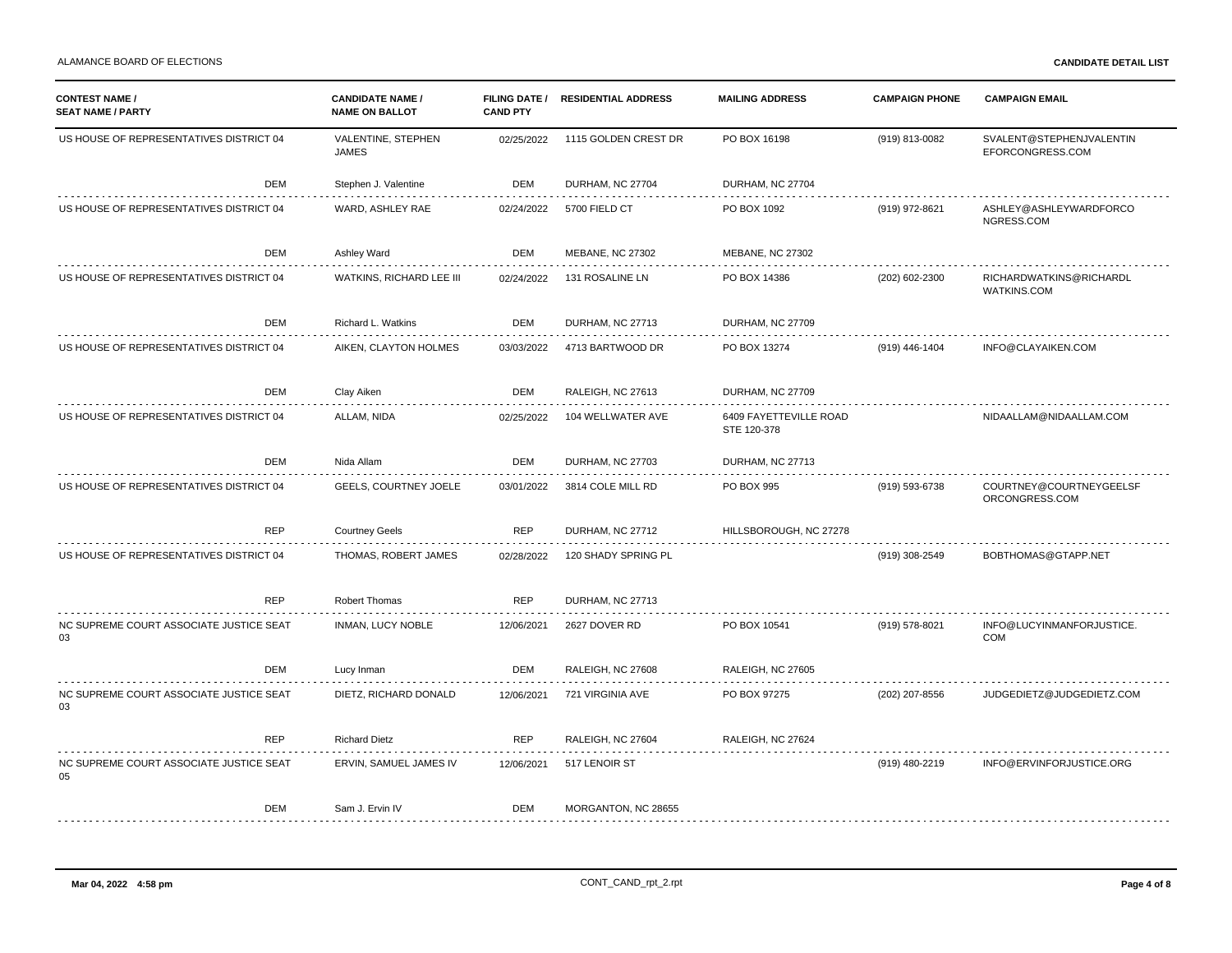| <b>CONTEST NAME /</b><br><b>SEAT NAME / PARTY</b> |            | <b>CANDIDATE NAME /</b><br><b>NAME ON BALLOT</b> | <b>CAND PTY</b> | FILING DATE / RESIDENTIAL ADDRESS     | <b>MAILING ADDRESS</b>               | <b>CAMPAIGN PHONE</b> | <b>CAMPAIGN EMAIL</b>             |  |
|---------------------------------------------------|------------|--------------------------------------------------|-----------------|---------------------------------------|--------------------------------------|-----------------------|-----------------------------------|--|
| NC SUPREME COURT ASSOCIATE JUSTICE SEAT<br>05     |            | PRINCE, VICTORIA<br><b>ELIZABETH</b>             | 03/04/2022      | 207 SANDBAR CIR 3A                    |                                      | (410) 708-7883        | VPRINCEFORJUDGE@GMAIL.CO<br>M     |  |
|                                                   | <b>REP</b> | Victoria E. Prince                               | <b>REP</b>      | GREENSBORO, NC 27406                  |                                      |                       |                                   |  |
| NC SUPREME COURT ASSOCIATE JUSTICE SEAT<br>05     |            | WOOD, APRIL CARTHENA                             | 12/06/2021      | 2080 HUNTINGTON WOODS<br><b>DRIVE</b> |                                      | (336) 240-1169        | APRIL@JUDGEWOODFORJUSTIC<br>E.COM |  |
|                                                   | <b>REP</b> | April C. Wood                                    | <b>REP</b>      | LEXINGTON, NC 24616                   |                                      |                       |                                   |  |
| NC SUPREME COURT ASSOCIATE JUSTICE SEAT<br>05     |            | ALLEN, CURTIS HUDSON III                         | 12/06/2021      | 427 DELVIN LANE                       |                                      | (919) 819-6038        | TREYALLENNC@GMAIL.COM             |  |
|                                                   | <b>REP</b> | <b>Trey Allen</b>                                | <b>REP</b>      | HILLSBOROUGH, NC 27278                |                                      |                       |                                   |  |
| NC COURT OF APPEALS JUDGE SEAT 08                 |            | THOMPSON, CAROLYN<br><b>JENNINGS</b>             | 02/24/2022      | 2983 HALLIE BURNETTE RD               |                                      |                       | CJTHOMPSONLAW@GMAIL.COM           |  |
|                                                   | <b>DEM</b> | Carolyn Jennings Thompson                        | DEM             | OXFORD, NC 27565                      |                                      |                       |                                   |  |
| NC COURT OF APPEALS JUDGE SEAT 08                 |            | FLOOD, JULEE TATE                                | 12/06/2021      | 1129 BASS LAKE RD                     |                                      | (919) 749-6023        | INFO@JULEEFLOOD.COM               |  |
|                                                   | <b>REP</b> | Julee Tate Flood                                 | <b>REP</b>      | HOLLY SPRINGS, NC 27540               |                                      |                       |                                   |  |
| NC COURT OF APPEALS JUDGE SEAT 09                 |            | SALMON, BRAD ANDREW                              | 02/24/2022      | <b>2006 LEE AVE</b>                   |                                      |                       |                                   |  |
|                                                   | <b>DEM</b> | Brad A. Salmon                                   | DEM             | SANFORD, NC 27330                     |                                      |                       |                                   |  |
| NC COURT OF APPEALS JUDGE SEAT 09                 |            | FRESHWATER SMITH,<br><b>ELIZABETH</b>            | 12/06/2021      | 309 LAFAYETTE DR                      | PO BOX 5                             | (252) 236-7770        | INFO@VOTEFRESHWATERSMIT<br>H.COM  |  |
|                                                   | <b>REP</b> | Beth Freshwater Smith                            | <b>REP</b>      | <b>WILSON, NC 27893</b>               | WILSON, NC 27894                     |                       |                                   |  |
| NC COURT OF APPEALS JUDGE SEAT 09                 |            | STROUD, DONNA                                    | 12/06/2021      | 166 WHITE DEER TRAIL                  |                                      | (919) 815-4259        | JUDGESTROUD@YAHOO.COM             |  |
|                                                   | <b>REP</b> | Donna Stroud                                     | <b>REP</b>      | <b>GARNER, NC 27529</b>               |                                      |                       |                                   |  |
| NC COURT OF APPEALS JUDGE SEAT 10                 |            | ADAMS, GALE MURRAY                               | 12/06/2021      | 407 HILLIARD DR                       | PO BOX 9165                          | (910) 359-4628        | JUDGEGALEADAMS@GMAIL.CO<br>M      |  |
|                                                   | <b>DEM</b> | Gale Murray Adams                                | DEM             | FAYETTEVILLE, NC 28311                | FAYETTEVILLE, NC 28311               |                       |                                   |  |
| NC COURT OF APPEALS JUDGE SEAT 10                 |            | TYSON, JOHN                                      | 12/06/2021      | 316 SUMMERTIME ROAD                   | 109 HAY STREET<br>201                | (910) 483-1826        | JUDGETYSON@GMAIL.COM              |  |
|                                                   | <b>REP</b> | John M. Tyson                                    | <b>REP</b>      | FAYETTEVILLE, NC 28303                | <b>FAYETTEVILLE, NC</b><br>283016107 |                       |                                   |  |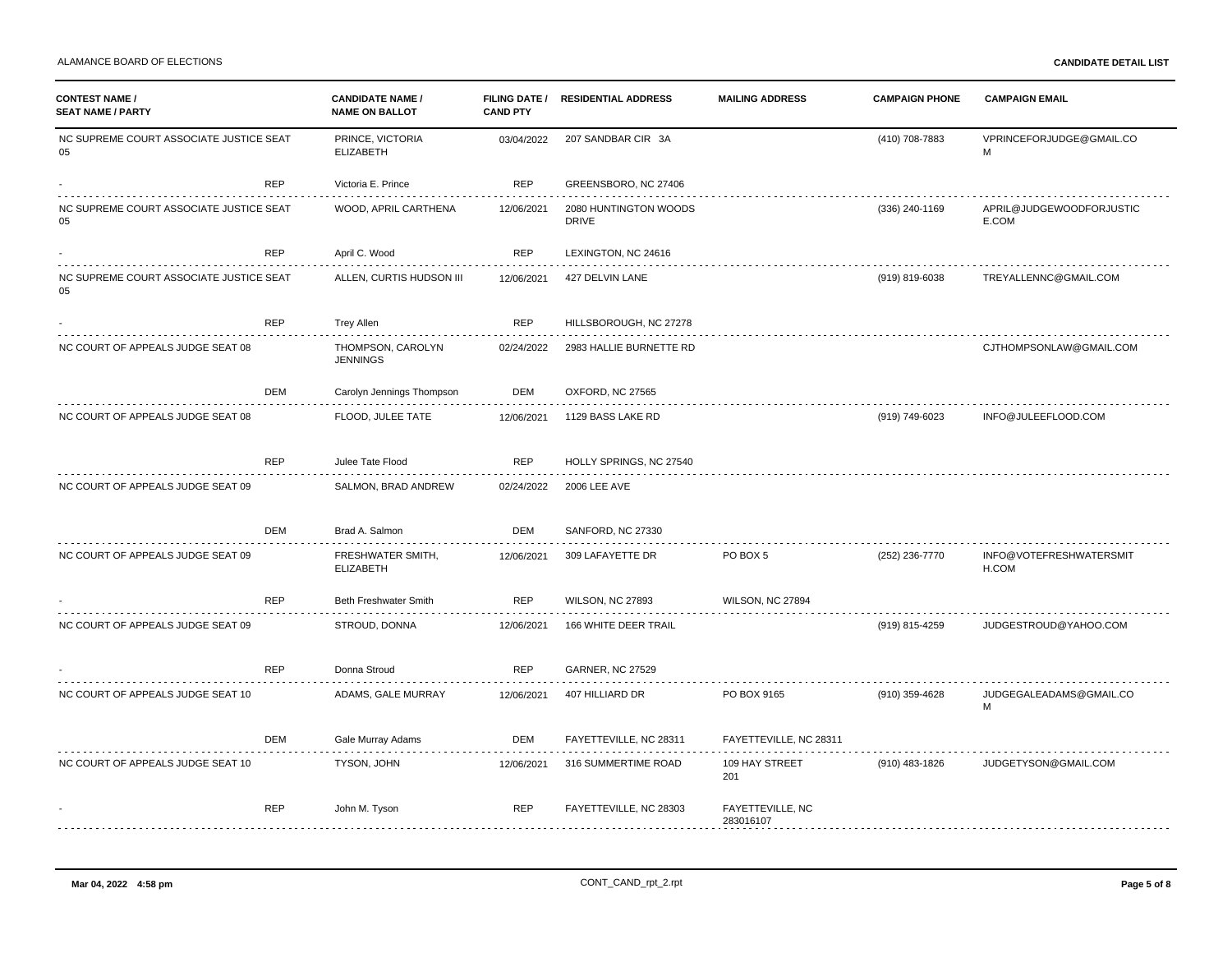| <b>CONTEST NAME /</b><br><b>SEAT NAME / PARTY</b> |            | <b>CANDIDATE NAME /</b><br><b>NAME ON BALLOT</b> | <b>CAND PTY</b> | FILING DATE / RESIDENTIAL ADDRESS | <b>MAILING ADDRESS</b> | <b>CAMPAIGN PHONE</b> | <b>CAMPAIGN EMAIL</b>                 |
|---------------------------------------------------|------------|--------------------------------------------------|-----------------|-----------------------------------|------------------------|-----------------------|---------------------------------------|
| NC COURT OF APPEALS JUDGE SEAT 11                 |            | JACKSON, DARREN                                  | 12/06/2021      | 1525 CRICKETT ROAD                |                        | (919) 801-2750        | DARREN@DARRENJACKSON.OR<br>G          |
|                                                   | DEM        | Darren Jackson                                   | DEM             | RALEIGH, NC 27610                 |                        |                       |                                       |
| NC COURT OF APPEALS JUDGE SEAT 11                 |            | STADING, MICHAEL                                 | 12/06/2021      | 7516 HOGANS BLUFF LANE            |                        | (704) 575-8649        | MICHAEL@MICHAELSTADING.CO<br>м        |
|                                                   | REP        | Michael J. Stading                               | <b>REP</b>      | CHARLOTTE, NC 28227               |                        |                       |                                       |
| NC COURT OF APPEALS JUDGE SEAT 11                 |            | ALLEN, CHARLTON<br>LARAMIE                       | 03/02/2022      | 244 MOTT RD                       | PO BOX 182             | (919) 780-4702        | CHARLTON@CHARLTONALLEN.O<br>RG        |
|                                                   | REP        | Charlton L. Allen                                | <b>REP</b>      | MOORESVILLE, NC 28115             | MOUNT MOURNE, NC 28123 |                       |                                       |
| NC STATE SENATE DISTRICT 25                       |            | EWING, SEAN CHARLES                              | 02/24/2022      | 304 STRATFORD DR                  |                        |                       | SEAN@EWINGFORNC.COM                   |
|                                                   | DEM        | Sean C. Ewing                                    | DEM             | <b>MEBANE, NC 27302</b>           |                        |                       |                                       |
| NC STATE SENATE DISTRICT 25                       |            | GALEY, AMY SCOTT                                 | 12/07/2021      | .<br>233 DR FLOYD SCOTT LN        |                        | (336) 421-9409        | ALAMANCEAMY@GMAIL.COM                 |
|                                                   | <b>REP</b> | Amy Scott Galey                                  | <b>REP</b>      | BURLINGTON, NC 27217              |                        |                       |                                       |
| NC HOUSE OF REPRESENTATIVES DISTRICT 063          |            | HURTADO, RICARDO<br><b>ALCIDES</b>               | 02/25/2022      | 507 N MAIN ST                     |                        |                       | RICKY@RICKYHURTADO.ORG                |
|                                                   | DEM        | Ricky Hurtado                                    | DEM             | <b>GRAHAM, NC 27253</b>           |                        |                       |                                       |
| NC HOUSE OF REPRESENTATIVES DISTRICT 063          |            | PRIOLA, EDWARD JAMES                             | 12/07/2021      | 747 S EIGHTH ST                   |                        | (919) 568-9022        | ED@EDPRIOLA.COM                       |
|                                                   | <b>REP</b> | Ed Priola                                        | <b>REP</b>      | <b>MEBANE, NC 27302</b>           |                        |                       |                                       |
| NC HOUSE OF REPRESENTATIVES DISTRICT 063          |            | ROSS, STEPHEN MILES                              | 12/07/2021      | 1314 MCCUISTON DR                 |                        | (336) 269-3704        | SROSSNC1@GMAIL.COM                    |
|                                                   | REP        | Stephen Ross                                     | <b>REP</b>      | BURLINGTON, NC 27215              |                        |                       |                                       |
| NC HOUSE OF REPRESENTATIVES DISTRICT 063          |            | BOYKIN, PETER ROBERT                             | 03/04/2022      | 2060 STONE ST EXT 2               |                        |                       | PETERBOYKIN@BOYKINFORCON<br>GRESS.COM |
|                                                   | REP        | Peter Boykin                                     | <b>REP</b>      | <b>MEBANE, NC 27302</b>           |                        |                       |                                       |
| NC HOUSE OF REPRESENTATIVES DISTRICT 064          |            | OSBORNE, RONALD GRAY<br>JR                       | 03/04/2022      | 2585 NEALWOOD AVE                 |                        | (336) 260-0187        | RON.OSBORNE@MAIL.COM                  |
|                                                   | DEM        | Ron Osborne                                      | DEM             | <b>GRAHAM, NC 27253</b>           |                        |                       |                                       |
|                                                   |            |                                                  |                 |                                   |                        |                       |                                       |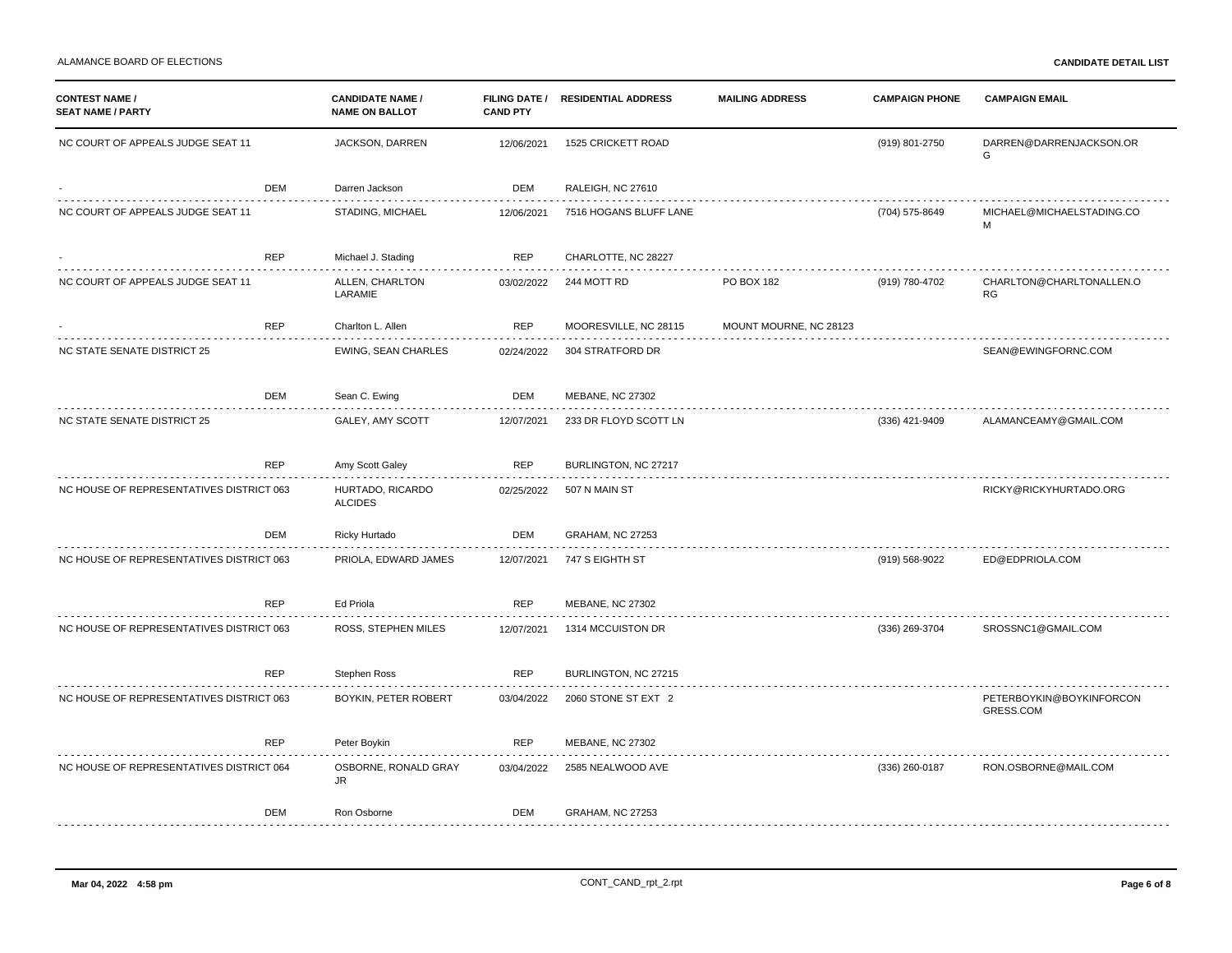| <b>CONTEST NAME /</b><br><b>SEAT NAME / PARTY</b> |            | <b>CANDIDATE NAME</b><br><b>NAME ON BALLOT</b> | <b>CAND PTY</b> | FILING DATE / RESIDENTIAL ADDRESS    | <b>MAILING ADDRESS</b>               | <b>CAMPAIGN PHONE</b> | <b>CAMPAIGN EMAIL</b>                  |
|---------------------------------------------------|------------|------------------------------------------------|-----------------|--------------------------------------|--------------------------------------|-----------------------|----------------------------------------|
| NC HOUSE OF REPRESENTATIVES DISTRICT 064          |            | RIDDELL, DENNIS PATRICK                        | 12/07/2021      | 6343 BEALE RD                        |                                      | (336) 222-1303        | DENNISRIDDELL@FREEDOMIR.C<br><b>OM</b> |
|                                                   | <b>REP</b> | Dennis Riddell                                 | REP             | SNOW CAMP, NC 27349                  |                                      |                       |                                        |
| NC DISTRICT COURT JUDGE DISTRICT 15A SEAT<br>01   |            | ALLEN, BRADLEY REID                            | 02/24/2022      | 1325 RIDGECREST AVE                  |                                      | (336) 213-2738        | BRA0032@YAHOO.COM                      |
|                                                   | DEM        | <b>Brad Allen</b>                              | DEM             | BURLINGTON, NC 27215                 |                                      |                       |                                        |
| <b>DISTRICT ATTORNEY DISTRICT 17</b>              |            | BOONE, HALEY SEAN                              | 12/06/2021      | 3014 MATTIE FLORENCE<br><b>DRIVE</b> |                                      | (336) 214-4744        | BOONEFORDA18@GMAIL.COM                 |
|                                                   | <b>REP</b> | Sean Boone                                     | <b>REP</b>      | <b>GRAHAM, NC 27253</b>              |                                      |                       |                                        |
| ALAMANCE COUNTY BOARD OF COMMISSIONERS            |            | PIERCE, ANTHONY RAMON                          | 02/28/2022      | 2009 ATLAS DR                        | PO BOX 122                           | (919) 275-2554        | INFO@VOTEANTHONYPIERCE.C<br><b>OM</b>  |
|                                                   | DEM        | Anthony Pierce                                 | DEM             | HAW RIVER, NC 27258                  | HAW RIVER, NC 27258                  |                       |                                        |
| ALAMANCE COUNTY BOARD OF COMMISSIONERS            |            | TURNER, WILLIAM CRAIG<br>JR                    | 12/06/2021      | 124 LOCHMADDY DR                     |                                      | (336) 212-2226        |                                        |
|                                                   | <b>REP</b> | <b>Craig Turner</b>                            | REP             | BURLINGTON, NC 27215                 |                                      |                       |                                        |
| ALAMANCE COUNTY BOARD OF COMMISSIONERS            |            | CARTER, STEVEN JEFFERY                         | 12/06/2021      | 3312 DORAL CT                        | 2779 S CHURCH ST<br><b>SUITE 331</b> | $(336) 586 - 0600$    |                                        |
|                                                   | <b>REP</b> | <b>Steve Carter</b>                            | <b>REP</b>      | BURLINGTON, NC 27215                 | BURLINGTON, NC 27215                 |                       |                                        |
| ALAMANCE COUNTY BOARD OF COMMISSIONERS            |            | TURNER, ROBERT<br><b>SHELTON</b>               | 12/06/2021      | 2402 BLANCHE DR                      |                                      | $(336) 516 - 0616$    | RTLMSC13@GMAIL.COM                     |
|                                                   | <b>REP</b> | <b>Robert Turner</b>                           | REP             | BURLINGTON, NC 27215                 |                                      |                       |                                        |
| ALAMANCE COUNTY BOARD OF COMMISSIONERS            |            | CARTASSI, RUDOLPH<br>ANTHONY JR                | 02/24/2022      | 207 E DILLARD ST                     |                                      |                       | RUDY@RADINDUSTRIESLLC.CO<br>M          |
|                                                   | <b>REP</b> | Rudy Cartassi                                  | <b>REP</b>      | <b>MEBANE, NC 27302</b>              |                                      |                       |                                        |
| ALAMANCE COUNTY CLERK OF SUPERIOR COURT           |            | EDWARDS, MEREDITH<br><b>TUCK</b>               | 12/06/2021      | 123 BAUMAN CT                        |                                      | $(336)$ 266-1646      | EDWARDSFORCLERK@GMAIL.C<br><b>OM</b>   |
|                                                   | <b>REP</b> | Meredith Tuck Edwards                          | REP             | <b>GRAHAM, NC 27253</b>              |                                      |                       |                                        |
| ALAMANCE COUNTY SHERIFF                           |            | WHITE, KELLY TYRONE                            | 03/04/2022      | 2405 GRAND OAKS BLVD                 |                                      |                       | WHITEFORSHERIFF1@GMAIL.CO<br>M         |
|                                                   | DEM        | Kelly T. White                                 | DEM             | BURLINGTON, NC 27215                 |                                      |                       |                                        |
|                                                   |            |                                                |                 |                                      |                                      |                       |                                        |